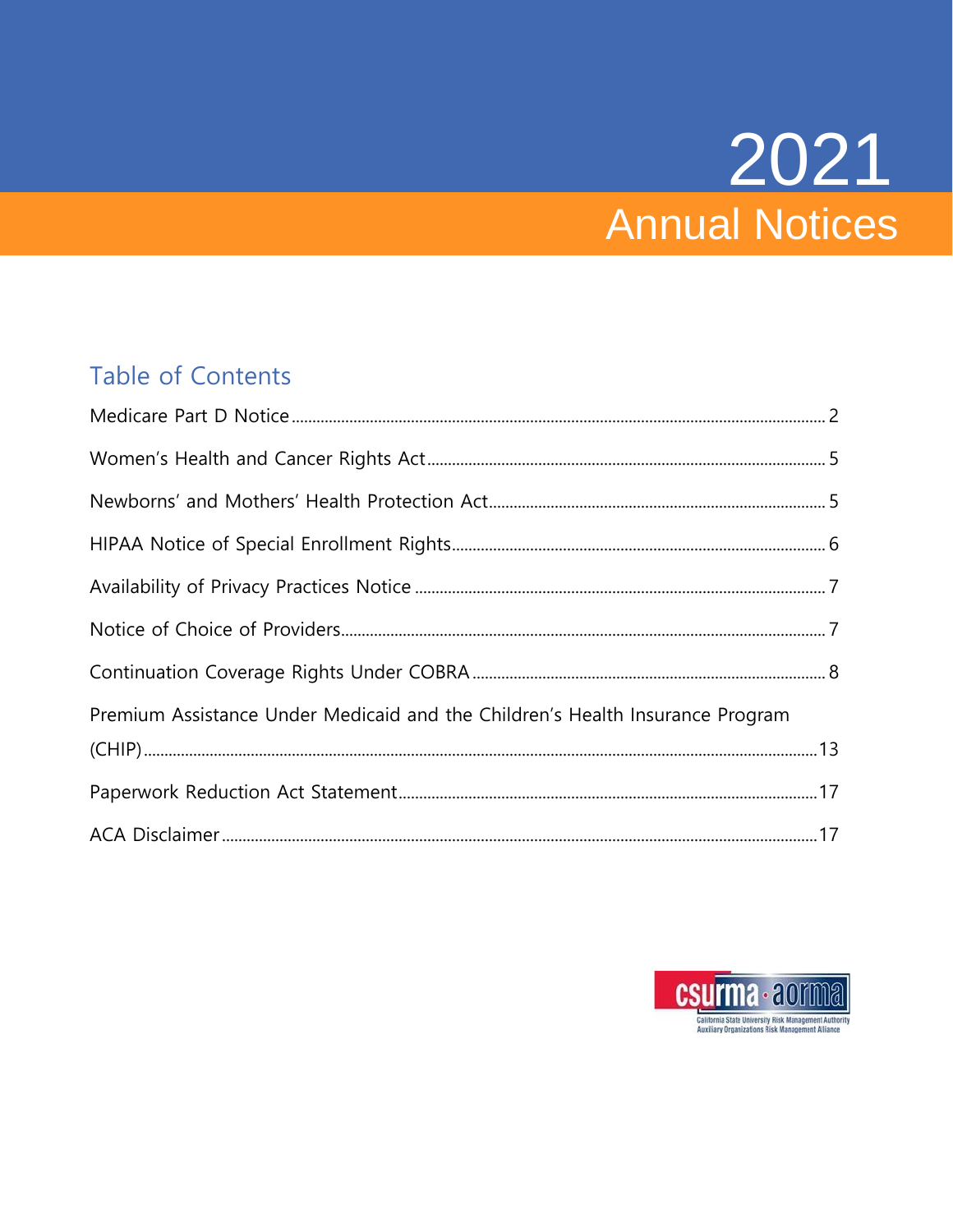## **Medicare Part D Notice**

#### **Important Notice From Your Employer About Your Prescription Drug Coverage and Medicare**

<span id="page-1-0"></span>Please read this notice carefully and keep it where you can find it. This notice has information about your current prescription drug coverage with your employer and about your options under Medicare's prescription drug coverage. This information can help you decide whether or not you want to join a Medicare drug plan. If you are considering joining, you should compare your current coverage, including which drugs are covered at what cost, with the coverage and costs of the plans offering Medicare prescription drug coverage in your area. Information about where you can get help to make decisions about your prescription drug coverage is at the end of this notice.

There are two important things you need to know about your current coverage and Medicare's prescription drug coverage:

1. Medicare prescription drug coverage became available in 2006 to everyone with Medicare. You can get this coverage if you join a Medicare Prescription Drug Plan or join a Medicare Advantage Plan (like an HMO or PPO) that offers prescription drug coverage. All Medicare drug plans provide at least a standard level of coverage set by Medicare. Some plans may also offer more coverage for a higher monthly premium.

2. Your employer has determined that the prescription drug coverage offered by our plans are on average for all plan participants, expected to pay out as much as standard Medicare prescription drug coverage pays and is therefore considered Creditable Coverage. Because your existing coverage is Creditable Coverage, you can keep this coverage and not pay a higher premium (a penalty) if you later decide to join a Medicare drug plan.

#### **When Can You Join A Medicare Drug Plan?**

You can join a Medicare drug plan when you first become eligible for Medicare and each year from October 15th to December 7th.

However, if you lose your current creditable prescription drug coverage, through no fault of your own, you will also be eligible for a two (2) month Special Enrollment Period (SEP) to join a Medicare drug plan.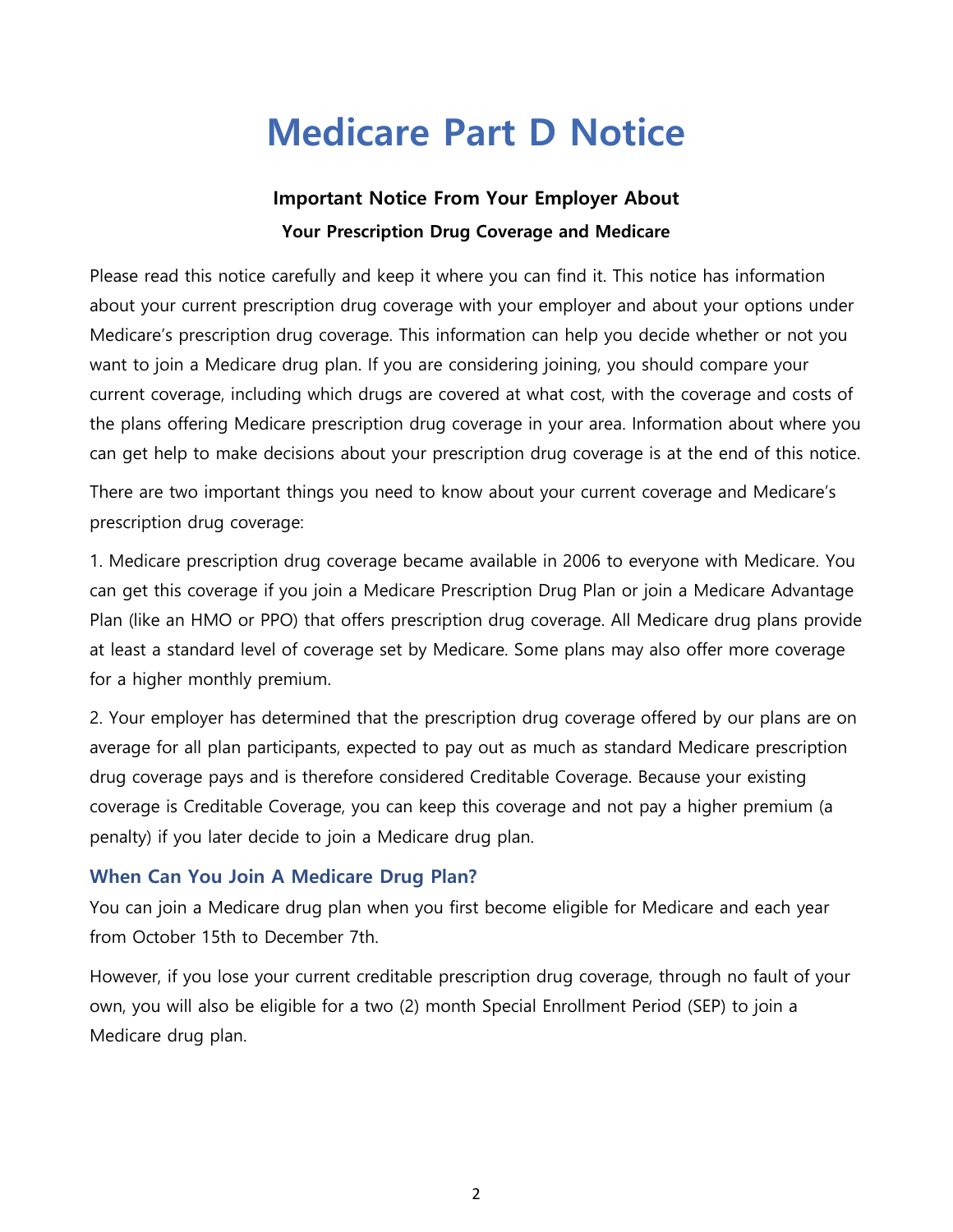#### **What Happens To Your Current Coverage If You Decide to Join A Medicare Drug Plan?**

If you decide to join a Medicare drug plan, your employer coverage will not be affected. See below for more information about what happens to your current coverage if you join a Medicare drug plan.

Since the existing prescription drug coverage under your employer is creditable (e.g., as good as Medicare coverage), you can retain your existing prescription drug coverage and choose not to enroll in a Part D plan; or you can enroll in a Part D plan as a supplement to, or in lieu of, your existing prescription drug coverage.

If you do decide to join a Medicare drug plan and drop your employer's prescription drug coverage, be aware that you and your dependents can only get this coverage back at open enrollment or if you experience an event that gives rise to a HIPAA Special Enrollment Right.

#### **When Will You Pay A Higher Premium (Penalty) To Join A Medicare Drug Plan?**

You should also know that if you drop or lose your current coverage with your employer and don't join a Medicare drug plan within 63 continuous days after your current coverage ends, you may pay a higher premium (a penalty) to join a Medicare drug plan later.

If you go 63 continuous days or longer without creditable prescription drug coverage, your monthly premium may go up by at least 1% of the Medicare base beneficiary premium per month for every month that you did not have that coverage. For example, if you go nineteen months without creditable coverage, your premium may consistently be at least 19% higher than the Medicare base beneficiary premium. You may have to pay this higher premium (a penalty) as long as you have Medicare prescription drug coverage. In addition, you may have to wait until the following October to join.

#### **For More Information About This Notice Or Your Current Prescription Drug Coverage…**

Contact the person listed below for further information NOTE: You'll get this notice each year. You will also get it before the next period you can join a Medicare drug plan, and if this coverage through your employer changes. You also may request a copy of this notice at any time.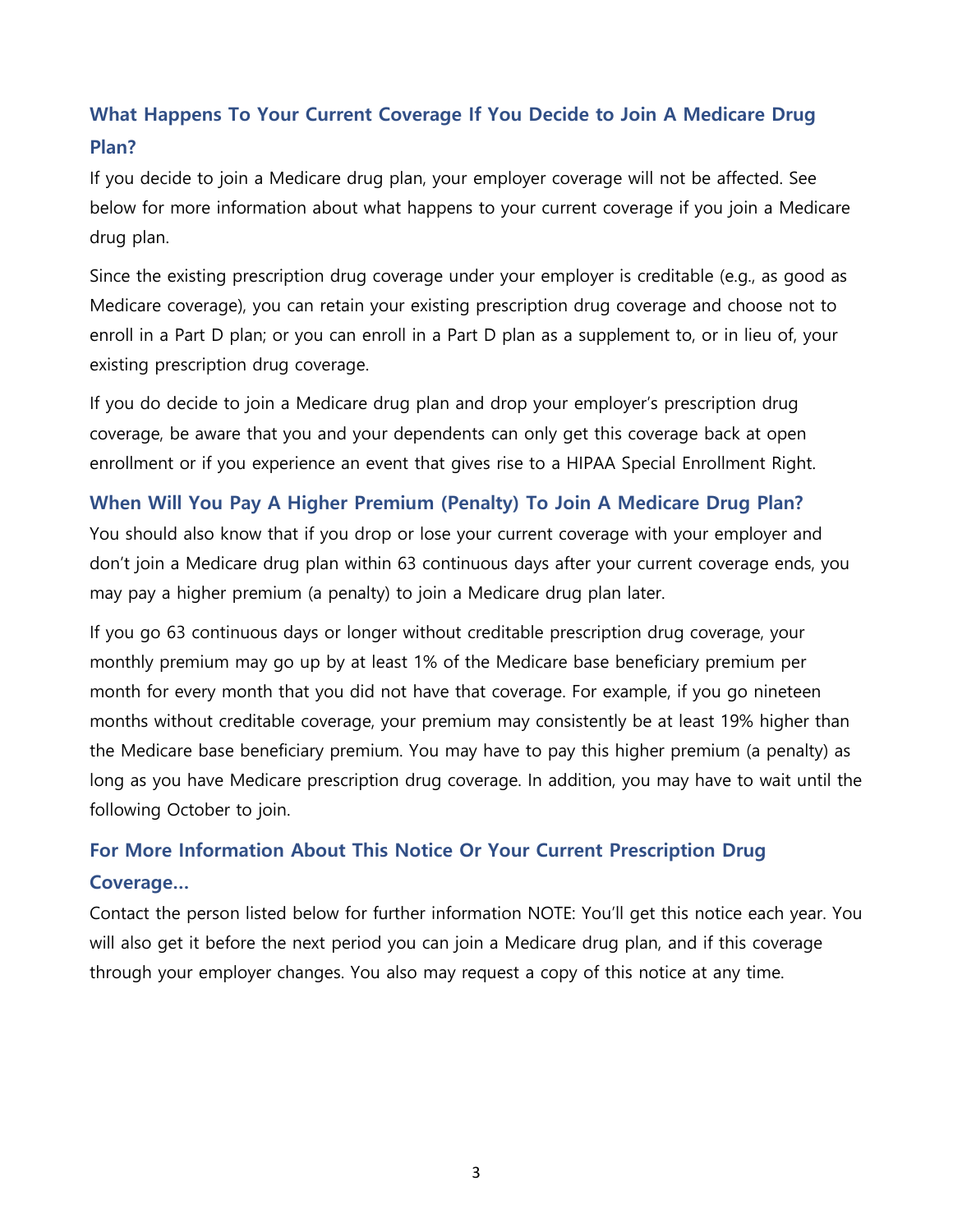#### **For More Information About Your Options Under Medicare Prescription Drug Coverage…**

More detailed information about Medicare plans that offer prescription drug coverage is in the "Medicare & You" handbook. You'll get a copy of the handbook in the mail every year from Medicare. You may also be contacted directly by Medicare drug plans.

For more information about Medicare prescription drug coverage:

- Visit [medicare.gov](http://www.medicare.gov/)
- Call your State Health Insurance Assistance Program (see the inside back cover of your copy of the "Medicare & You" handbook for their telephone number) for personalized help
- Call 800-MEDICARE (800-633-4227). TTY users should call 877-486-2048.

If you have limited income and resources, extra help paying for Medicare prescription drug coverage is available. For information about this extra help, visit Social Security on the web at [socialsecurity.gov,](http://www.socialsecurity.gov/) or call them at 800-772-1213 (TTY 800-325-0778).

Remember: Keep this Creditable Coverage notice. If you decide to join one of the Medicare drug plans, you may be required to provide a copy of this notice when you join to show whether or not you have maintained creditable coverage and, therefore, whether or not you are required to pay a higher premium (a penalty).

| Date:                    | January 1, 2021                                             |
|--------------------------|-------------------------------------------------------------|
| Name of Entity/Sender:   | California State University Dominguez Hills Foundation      |
| Contact-Position/Office: | Amanda Dodd, Director of Human Resources & Payroll          |
| Address:                 | 1000 East Victoria Street, Welch Hall 360, Carson, CA 90747 |
| Phone Number:            | $(310)$ 243-2373                                            |

**CMS Form 10182-CC Updated April 1, 2011** According to the Paperwork Reduction Act of 1995, no persons are required to respond to a collection of information unless it displays a valid OMB control number. The valid OMB control number for this information collection is 0938-0990. The time required to complete this information collection is estimated to average 8 hours per response initially, including the time to review instructions, search existing data resources, gather the data needed, and complete and review the information collection. If you have comments concerning the accuracy of the time estimate(s) or suggestions for improving this form, please write to: CMS, 7500 Security Boulevard, Attn: PRA Reports Clearance Officer, Mail Stop C4-26-05, Baltimore, Maryland 21244-1850.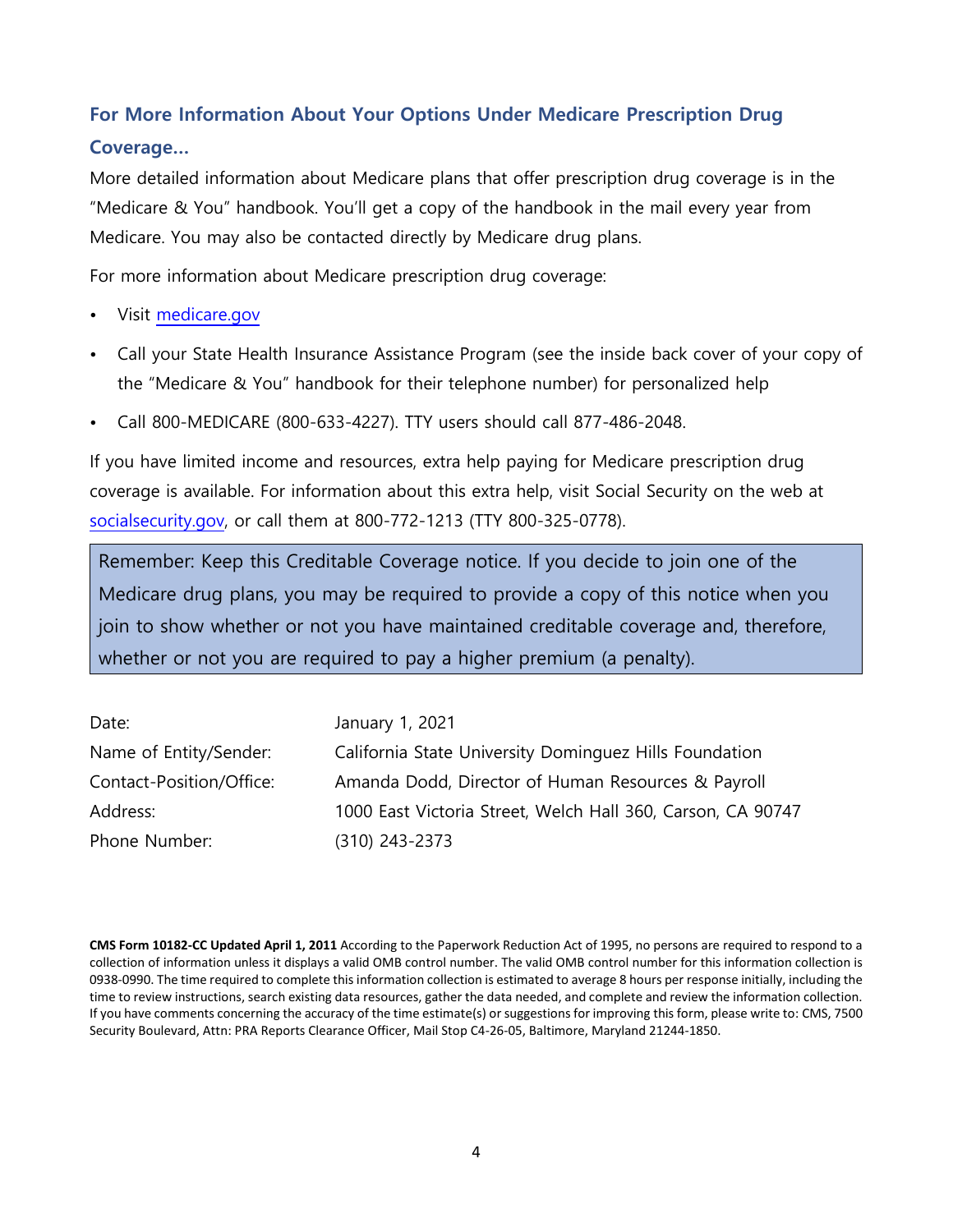# <span id="page-4-0"></span>**Women's Health and Cancer Rights Act**

If you have had or are going to have a mastectomy, you may be entitled to certain benefits under the Women's Health and Cancer Rights Act of 1998 (WHCRA). For individuals receiving mastectomy-related benefits, coverage will be provided in a manner determined in consultation with the attending physician and the patient, for:

- All stages of reconstruction of the breast on which the mastectomy was performed;
- Surgery and reconstruction of the other breast to produce a symmetrical appearance;
- Prostheses: and
- Treatment of physical complications of the mastectomy, including lymphedema.

These benefits will be provided subject to the same deductibles and coinsurance applicable to other medical and surgical benefits provided under this plan.

Therefore, the following deductibles and coinsurance apply:

| Carrier       | Deductibles   | Coinsurance |
|---------------|---------------|-------------|
| Kaiser HMO 15 | None          | \$15 per    |
|               |               | outpatient  |
|               |               | surgery     |
| Anthem Select | None          | \$50 per    |
| <b>HMO 15</b> |               | outpatient  |
|               |               | surgery     |
| Anthem HMO 20 | None          | \$100 per   |
|               |               | outpatient  |
|               |               | surgery     |
| Anthem PPO 80 | \$500/single  | 20%         |
|               | and           |             |
|               | \$1000/family |             |

If you would like more information on WHCRA benefits, call your plan administrator (310) 243-2373

# <span id="page-4-1"></span>**Newborns' and Mothers' Health Protection Act**

Group health plans and health insurance issuers generally may not, under Federal law, restrict benefits for any hospital length of stay in connection with childbirth for the mother or newborn child to less than 48 hours following a vaginal delivery, or less than 96 hours following a cesarean section. However, Federal law generally does not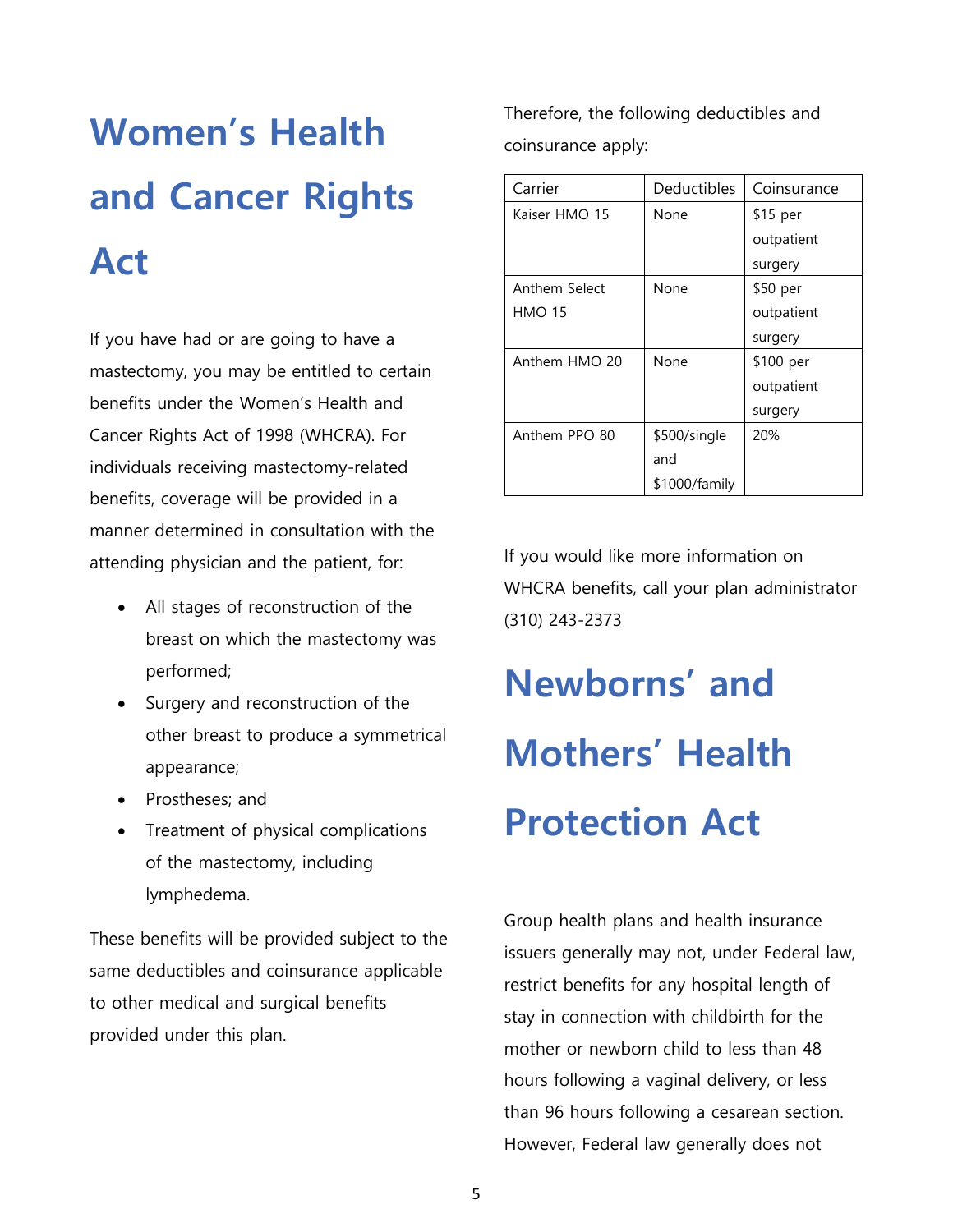prohibit the mother's or newborn's attending provider, after consulting with the mother, from discharging the mother or her newborn earlier than 48 hours (or 96 hours as applicable). In any case, plans and issuers may not, under Federal law, require that a provider obtain authorization from the plan

or the insurance issuer for prescribing a length of stay not in excess of 48 hours (or 96 hours). If you would like more information on maternity benefits, call Human Resources.

### <span id="page-5-0"></span>**HIPAA Notice of Special Enrollment Rights**

If you decline enrollment in your employer's health plan for you or your dependents (including your spouse) because of other health insurance or group health plan coverage, you or your dependents may be able to enroll in your employer's health plan without waiting for the next open enrollment period if you:

- Lose other health insurance or group health plan coverage. You must request enrollment within 31 days after the loss of other coverage.
- Gain a new dependent as a result of marriage, birth, adoption, or placement for adoption. You must request health plan enrollment within 31 days after the marriage, birth, adoption, or placement for adoption.
- Lose Medicaid or Children's Health Insurance Program (CHIP) coverage because you are no longer eligible. You must request medical plan enrollment within 60 days after the loss of such coverage.

If you request a change due to a special enrollment event within the 31 day timeframe, coverage will be effective the date of birth, adoption or placement for adoption. For all other events, coverage will be effective the first of the month following your request for enrollment. In addition, you may enroll in your employer's health plan if you become eligible for a state premium assistance program under Medicaid or CHIP. You must request enrollment within 60 days after you gain eligibility for medical plan coverage. If you request this change, coverage will be effective the first of the month following your request for enrollment. Specific restrictions may apply, depending on federal and state law.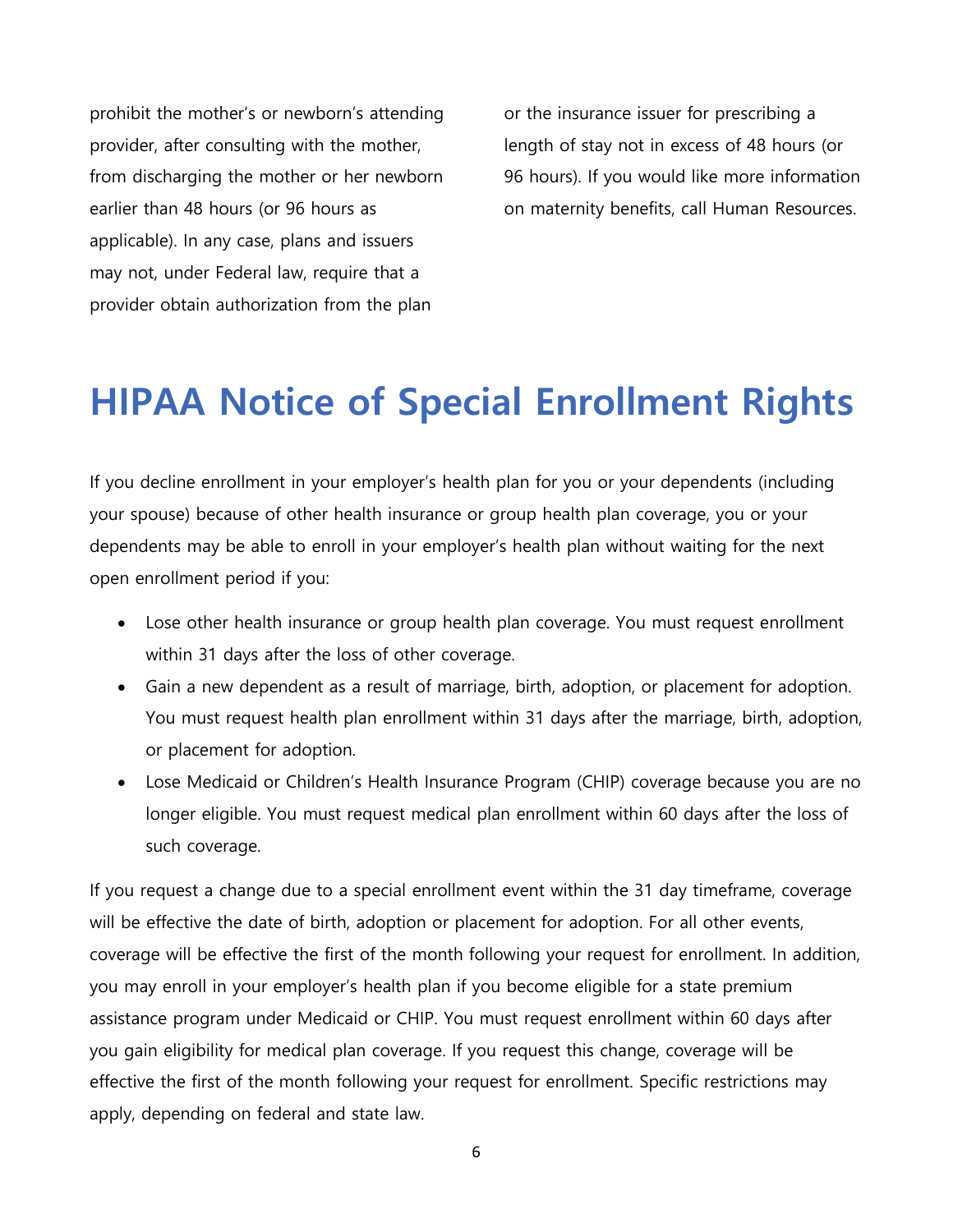Note: If your dependent becomes eligible for a special enrollment right, you may add the dependent to your current coverage or change to another health plan. Any other currently covered dependents may also switch to the new plan in which you enroll.

## <span id="page-6-0"></span>**Availability of Privacy Practices Notice**

We maintain the HIPAA Notice of Privacy Practices describing how health information about you may be used and disclosed. You may obtain a copy of the Notice of Privacy Practices by contacting Human Resources.

### <span id="page-6-1"></span>**Notice of Choice of Providers**

The Anthem HMO and Kaiser HMO plans generally allow the designation of a primary care provider. You have the right to designate any primary care provider who participates in our network and who is available to accept you or your family members. Until you make this designation, Anthem and Kaiser will designate one for you. For information on how to select a primary care provider, and for a list of the participating primary care providers, contact: Foundation Human Resources at [FoundationHR@csudh.edu](mailto:FoundationHR@csudh.edu) or (310) 243-1070.

For children, you may designate a pediatrician as the primary care provider.

You do not need prior authorization from Anthem HMO or Kaiser HMO plans or from any other person (including a primary care provider) in order to obtain access to obstetrical or gynecological care from a health care professional in our network who specializes in obstetrics or gynecology. The health care professional, however, may be required to comply with certain procedures, including obtaining prior authorization for certain services, following a pre-approved treatment plan, or procedures for making referrals. For a list of participating health care professionals who specialize in obstetrics or gynecology, contact Foundation Human Resources at [FoundationHR@csudh.edu](mailto:FoundationHR@csudh.edu) or (310) 243-1070.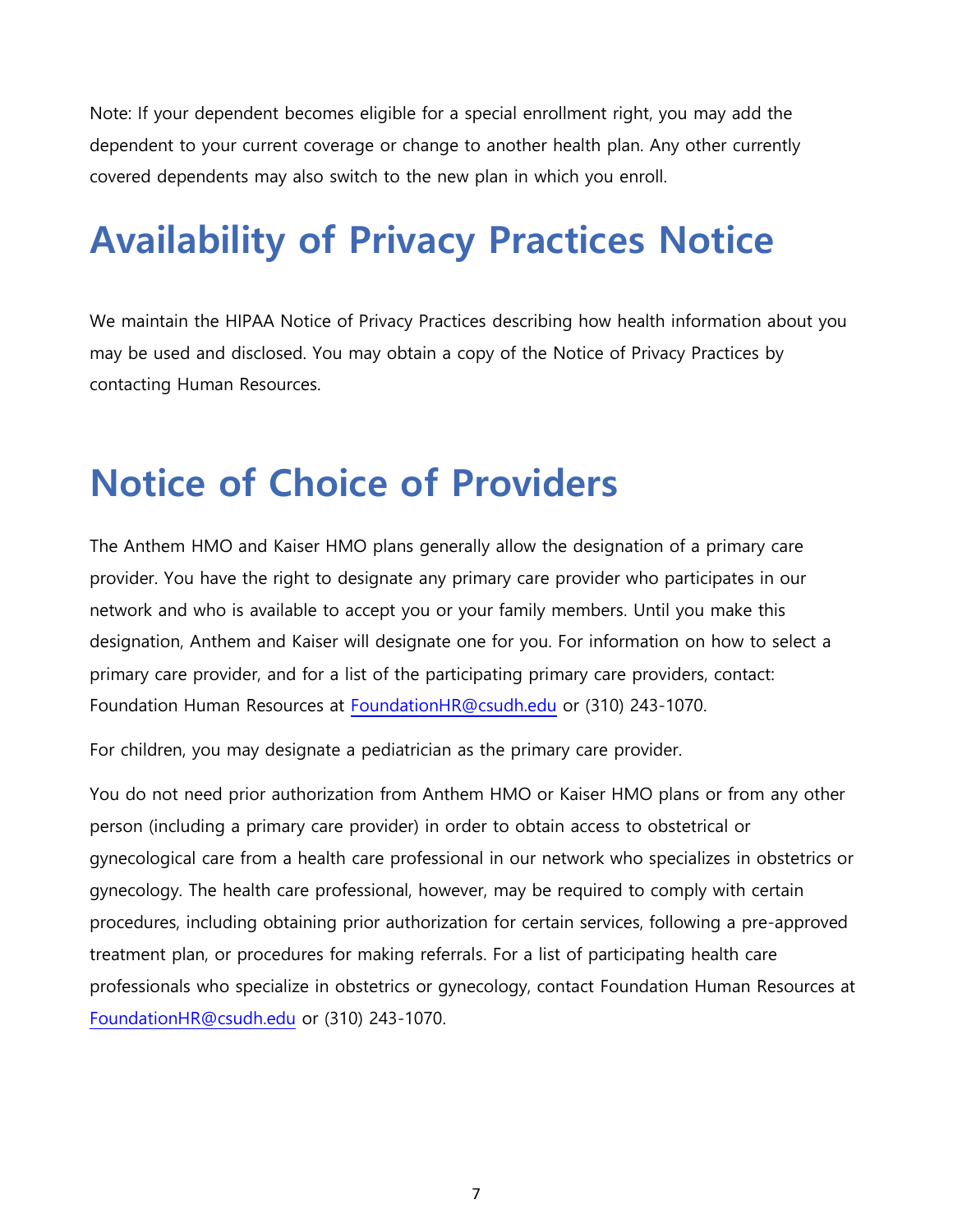# <span id="page-7-0"></span>**Continuation Coverage Rights Under COBRA**

#### **Introduction**

You're getting this notice because you recently gained coverage under a group health plan (the Plan). This notice has important information about your right to COBRA continuation coverage, which is a temporary extension of coverage under the Plan. **This notice explains COBRA continuation coverage, when it may become available to you and your family, and what you need to do to protect your right to get it.** When you become eligible for COBRA, you may also become eligible for other coverage options that may cost less than COBRA continuation coverage.

The right to COBRA continuation coverage was created by a federal law, the Consolidated Omnibus Budget Reconciliation Act of 1985 (COBRA). COBRA continuation coverage can become available to you and other members of your family when group health coverage would otherwise end. For more information about your rights and obligations under the Plan and under federal law, you should review the Plan's Summary Plan Description or contact the Plan Administrator.

**You may have other options available to you when you lose group health coverage.** For example, you may be eligible to buy an individual plan through the Health Insurance Marketplace. By enrolling in coverage through the Marketplace, you may qualify for lower costs on your monthly premiums and lower out-of-pocket costs. Additionally, you may qualify for a 30-day special enrollment period for another group health plan for which you are eligible (such as a spouse's plan), even if that plan generally doesn't accept late enrollees.

#### What is COBRA continuation coverage?

COBRA continuation coverage is a continuation of Plan coverage when it would otherwise end because of a life event. This is also called a "qualifying event." Specific qualifying events are listed later in this notice. After a qualifying event, COBRA continuation coverage must be offered to each person who is a "qualified beneficiary." You, your spouse, and your dependent children could become qualified beneficiaries if coverage under the Plan is lost because of the qualifying event. Under the Plan, qualified beneficiaries who elect COBRA continuation coverage must pay for COBRA continuation coverage.

If you're an employee, you'll become a qualified beneficiary if you lose your coverage under the Plan because of the following qualifying events: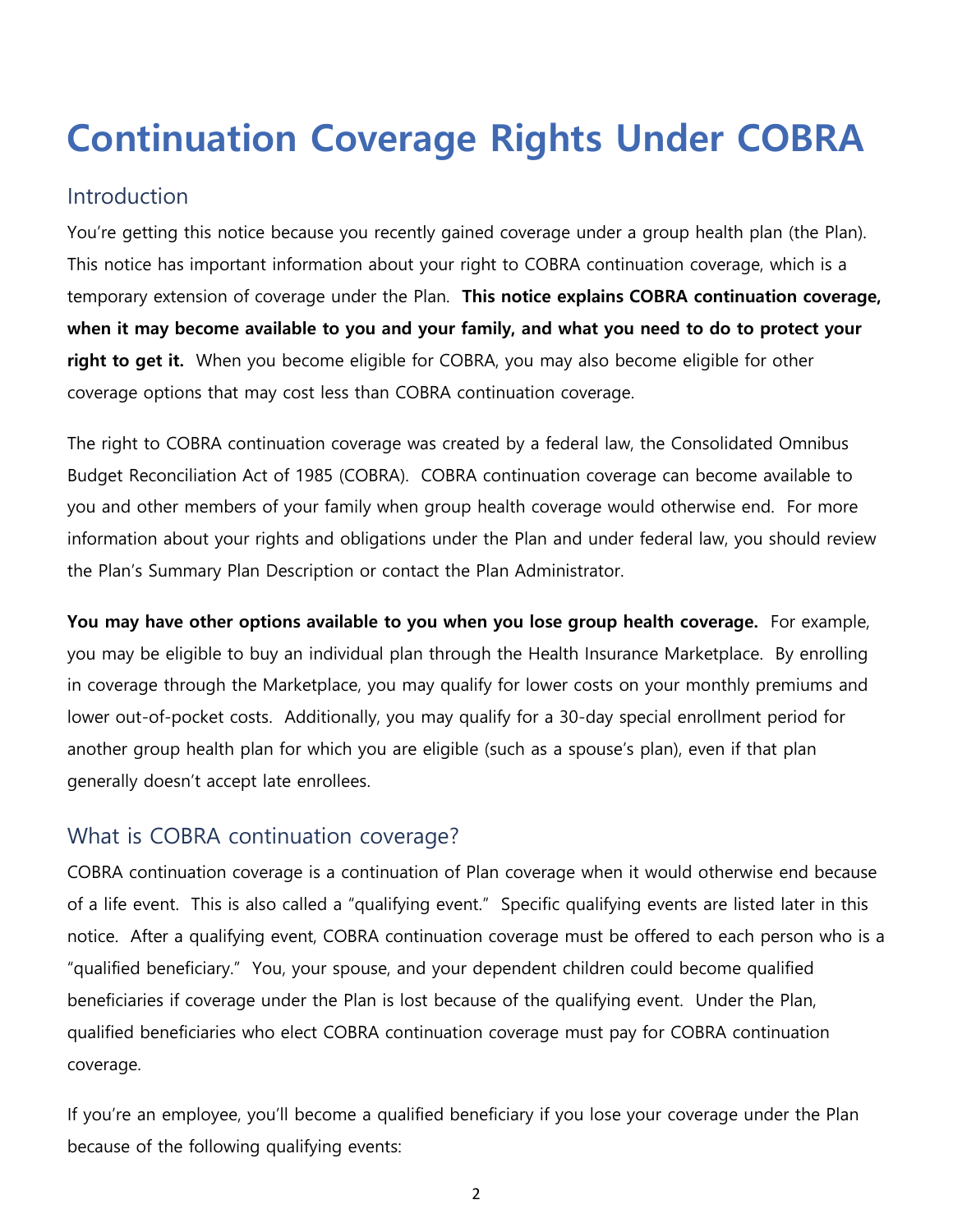- Your hours of employment are reduced, or
- Your employment ends for any reason other than your gross misconduct.

If you're the spouse of an employee, you'll become a qualified beneficiary if you lose your coverage under the Plan because of the following qualifying events:

- Your spouse dies;
- Your spouse's hours of employment are reduced;
- Your spouse's employment ends for any reason other than his or her gross misconduct;
- Your spouse becomes entitled to Medicare benefits (under Part A, Part B, or both); or
- You become divorced or legally separated from your spouse.
- Your dependent children will become qualified beneficiaries if they lose coverage under the Plan because of the following qualifying events:
- The parent-employee dies;
- The parent-employee's hours of employment are reduced;
- The parent-employee's employment ends for any reason other than his or her gross misconduct;
- The parent-employee becomes entitled to Medicare benefits (Part A, Part B, or both);
- The parents become divorced or legally separated; or
- The child stops being eligible for coverage under the Plan as a "dependent child."

Sometimes, filing a proceeding in bankruptcy under title 11 of the United States Code can be a qualifying event. If a proceeding in bankruptcy is filed with respect to California State University Dominguez Hills Foundation and that bankruptcy results in the loss of coverage of any retired employee covered under the Plan, the retired employee will become a qualified beneficiary. The retired employee's spouse, surviving spouse, and dependent children will also become qualified beneficiaries if bankruptcy results in the loss of their coverage under the Plan.

#### When is COBRA continuation coverage available?

The Plan will offer COBRA continuation coverage to qualified beneficiaries only after the Plan Administrator has been notified that a qualifying event has occurred. The employer must notify the Plan Administrator of the following qualifying events:

- The end of employment or reduction of hours of employment;
- Death of the employee;
- The employee's becoming entitled to Medicare benefits (under Part A, Part B, or both).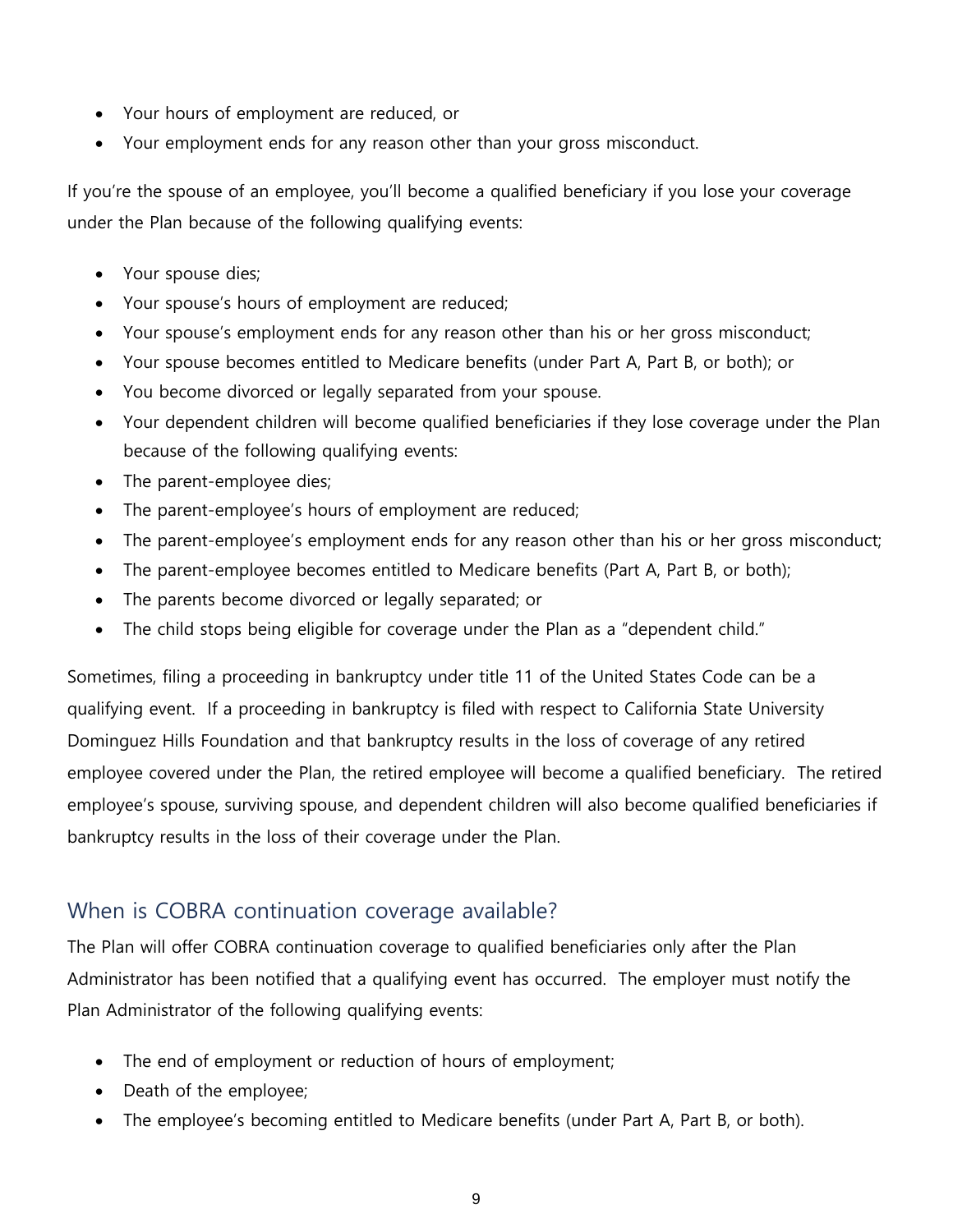**For all other qualifying events (divorce or legal separation of the employee and spouse or a dependent child's losing eligibility for coverage as a dependent child), you must notify the Plan Administrator within 60 days after the qualifying event occurs. You must provide this notice to: [FoundationHR@csudh.edu](mailto:FoundationHR@csudh.edu) .**

#### How is COBRA continuation coverage provided?

Once the Plan Administrator receives notice that a qualifying event has occurred, COBRA continuation coverage will be offered to each of the qualified beneficiaries. Each qualified beneficiary will have an independent right to elect COBRA continuation coverage. Covered employees may elect COBRA continuation coverage on behalf of their spouses, and parents may elect COBRA continuation coverage on behalf of their children.

COBRA continuation coverage is a temporary continuation of coverage that generally lasts for 18 months due to employment termination or reduction of hours of work. Certain qualifying events, or a second qualifying event during the initial period of coverage, may permit a beneficiary to receive a maximum of 36 months of coverage. There are also ways in which this 18-month period of COBRA continuation coverage can be extended:

#### Disability extension of 18-month period of COBRA continuation coverage

If you or anyone in your family covered under the Plan is determined by Social Security to be disabled and you notify the Plan Administrator in a timely fashion, you and your entire family may be entitled to get up to an additional 11 months of COBRA continuation coverage, for a maximum of 29 months. The disability would have to have started at some time before the 60th day of COBRA continuation coverage and must last at least until the end of the 18-month period of COBRA continuation coverage. In case of a qualified disability, please submit the extension notice to:

Benefit Coordinators Corporation [Enterpriseservices@BenXcel.com](mailto:Enterpriseservices@BenXcel.com)

#### Second qualifying event extension of 18-month period of continuation coverage

If your family experiences another qualifying event during the 18 months of COBRA continuation coverage, the spouse and dependent children in your family can get up to 18 additional months of COBRA continuation coverage, for a maximum of 36 months, if the Plan is properly notified about the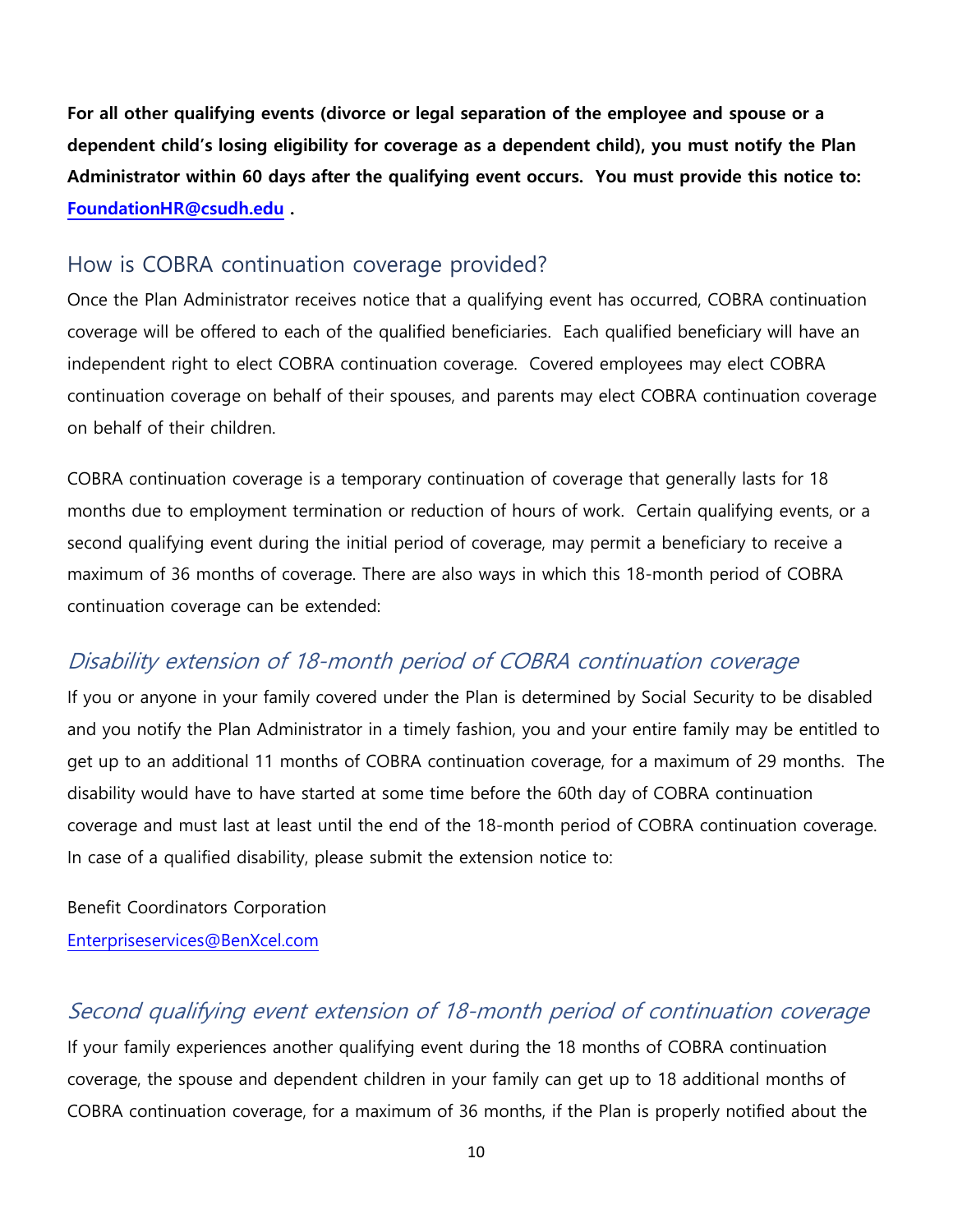second qualifying event. This extension may be available to the spouse and any dependent children getting COBRA continuation coverage if the employee or former employee dies; becomes entitled to Medicare benefits (under Part A, Part B, or both); gets divorced or legally separated; or if the dependent child stops being eligible under the Plan as a dependent child. This extension is only available if the second qualifying event would have caused the spouse or dependent child to lose coverage under the Plan had the first qualifying event not occurred.

#### Are there other coverage options besides COBRA Continuation Coverage?

Yes. Instead of enrolling in COBRA continuation coverage, there may be other coverage options for you and your family through the Health Insurance Marketplace, Medicare, Medicaid, [Children's Health](https://www.healthcare.gov/are-my-children-eligible-for-chip)  [Insurance Program \(CHIP\),](https://www.healthcare.gov/are-my-children-eligible-for-chip) or other group health plan coverage options (such as a spouse's plan) through what is called a "special enrollment period." Some of these options may cost less than COBRA continuation coverage. You can learn more about many of these options at [www.healthcare.gov.](https://www.dol.gov/ebsa/www.healthcare.gov)

#### Can I enroll in Medicare instead of COBRA continuation coverage after my group health plan coverage ends?

In general, if you don't enroll in Medicare Part A or B when you are first eligible because you are still employed, after the Medicare initial enrollment period, you have an 8-month special enrollment period<sup>1</sup> to sign up for Medicare Part A or B, beginning on the earlier of

The month after your employment ends; or

 $\overline{a}$ 

• The month after group health plan coverage based on current employment ends.

If you don't enroll in Medicare and elect COBRA continuation coverage instead, you may have to pay a Part B late enrollment penalty and you may have a gap in coverage if you decide you want Part B later. If you elect COBRA continuation coverage and later enroll in Medicare Part A or B before the COBRA continuation coverage ends, the Plan may terminate your continuation coverage. However, if Medicare Part A or B is effective on or before the date of the COBRA election, COBRA coverage may not be discontinued on account of Medicare entitlement, even if you enroll in the other part of Medicare after the date of the election of COBRA coverage.

<sup>1</sup> [https://www.medicare.gov/sign-up-change-plans/how-do-i-get-parts-a-b/part-a-part-b-sign-up-periods.](https://www.medicare.gov/sign-up-change-plans/how-do-i-get-parts-a-b/part-a-part-b-sign-up-periods)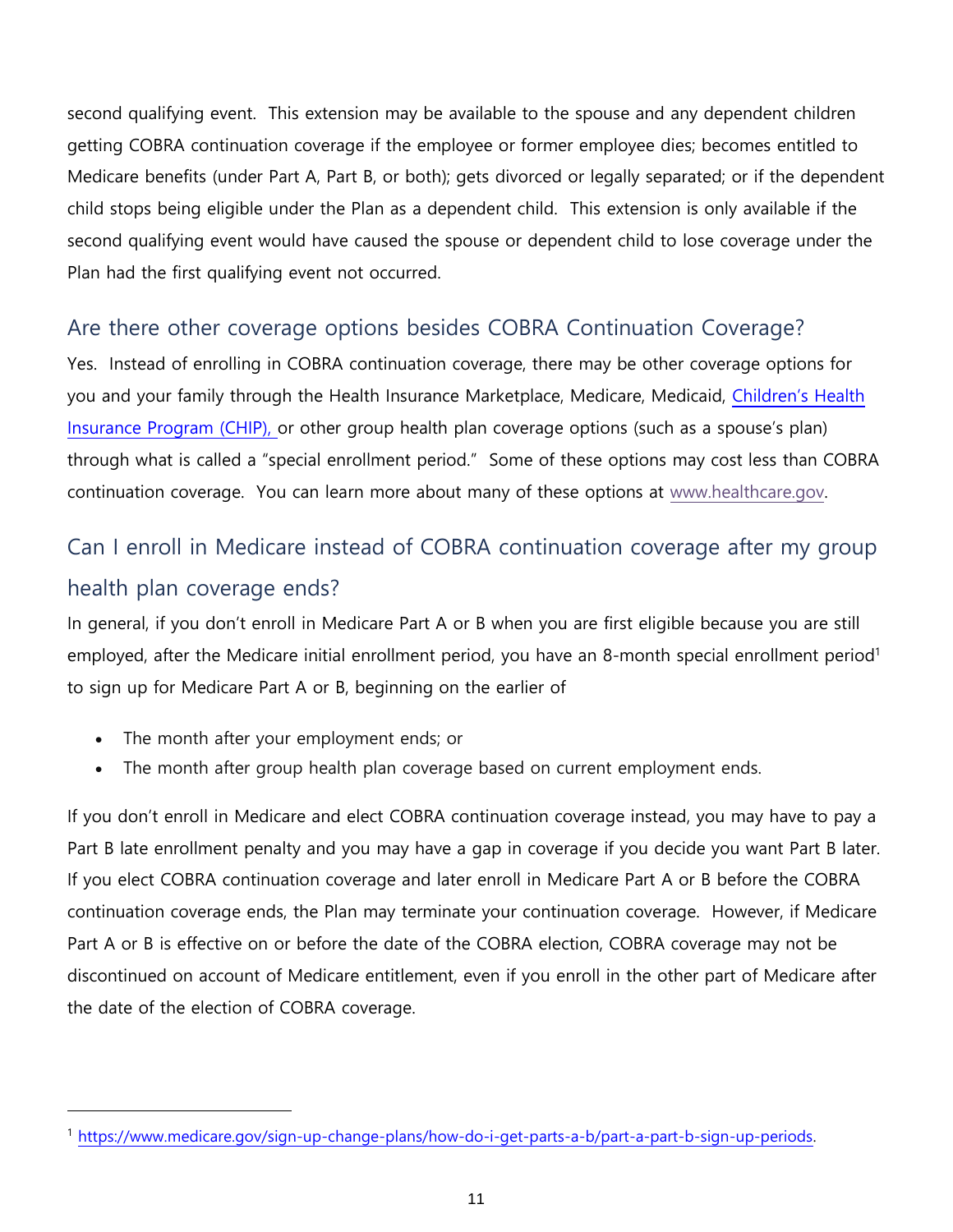If you are enrolled in both COBRA continuation coverage and Medicare, Medicare will generally pay first (primary payer) and COBRA continuation coverage will pay second. Certain plans may pay as if secondary to Medicare, even if you are not enrolled in Medicare. For more information visit [https://www.medicare.gov/medicare-and-you.](https://www.medicare.gov/medicare-and-you)

#### If you have questions

Questions concerning your Plan or your COBRA continuation coverage rights should be addressed to the contact or contacts identified below. For more information about your rights under the Employee Retirement Income Security Act (ERISA), including COBRA, the Patient Protection and Affordable Care Act, and other laws affecting group health plans, contact the nearest Regional or District Office of the U.S. Department of Labor's Employee Benefits Security Administration (EBSA) in your area or visit [www.dol.gov/ebsa.](http://www.dol.gov/ebsa) (Addresses and phone numbers of Regional and District EBSA Offices are available through EBSA's website.) For more information about the Marketplace, visit [www.HealthCare.gov.](http://www.healthcare.gov/)

#### Keep your Plan informed of address changes

To protect your family's rights, let the Plan Administrator know about any changes in the addresses of family members.You should also keep a copy, for your records, of any notices you send to the Plan Administrator.

#### Plan contact information

CSUDH Foundation Amanda Dodd, Director of Human Resources and Payroll (310) 243-2373 [Adodd@csudh.edu](mailto:Adodd@csudh.edu)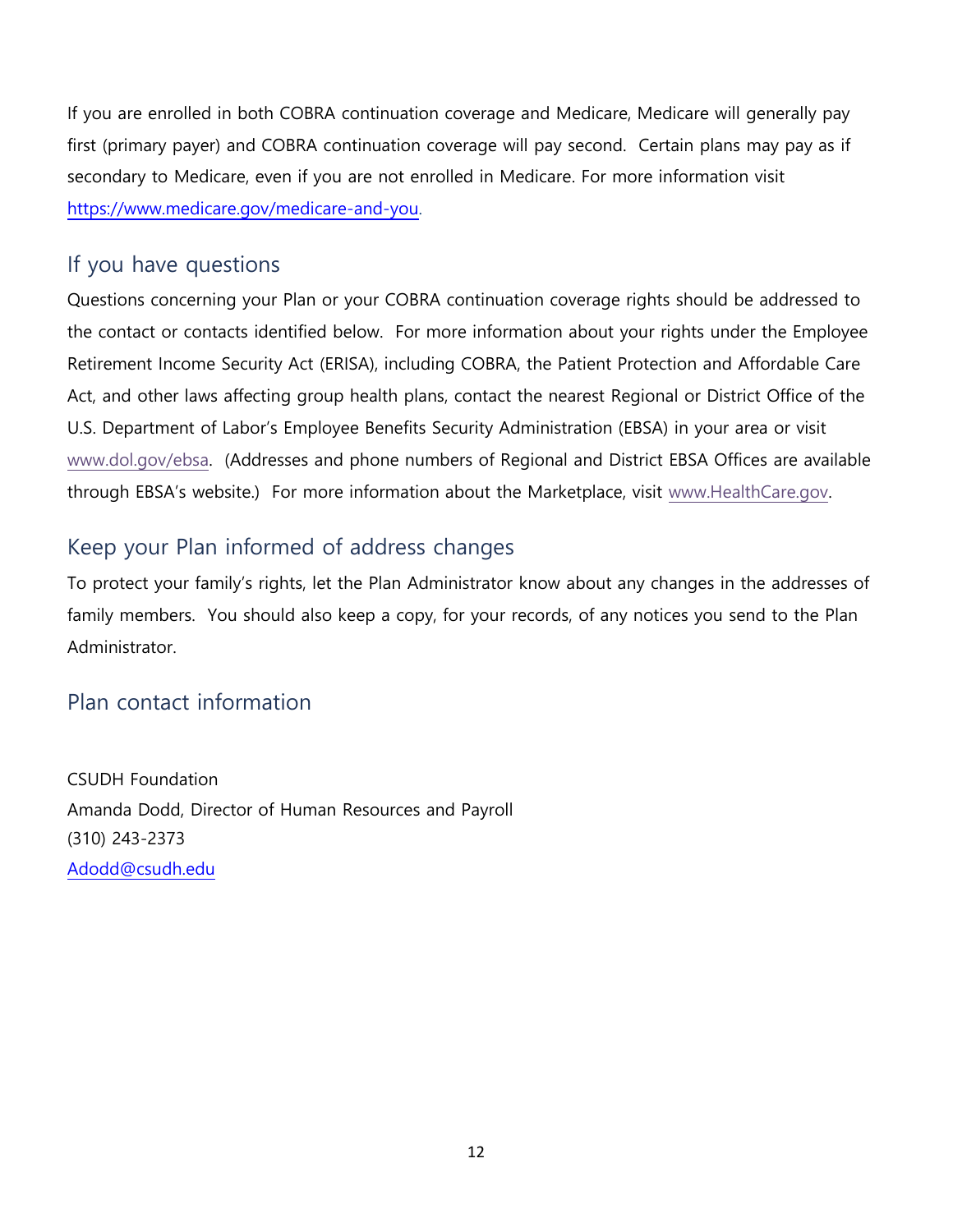# <span id="page-12-0"></span>**Premium Assistance Under Medicaid and the Children's Health Insurance Program (CHIP)**

If you or your children are eligible for Medicaid or CHIP and you're eligible for health coverage from your employer, your state may have a premium assistance program that can help pay for coverage, using funds from their Medicaid or CHIP programs. If you or your children aren't eligible for Medicaid or CHIP, you won't be eligible for these premium assistance programs but you may be able to buy individual insurance coverage through the Health Insurance Marketplace. For more information, visit **[www.healthcare.gov](http://www.healthcare.gov/)**.

If you or your dependents are already enrolled in Medicaid or CHIP and you live in a State listed below, contact your State Medicaid or CHIP office to find out if premium assistance is available.

If you or your dependents are NOT currently enrolled in Medicaid or CHIP, and you think you or any of your dependents might be eligible for either of these programs, contact your State Medicaid or CHIP office or dial **1- 877-KIDS NOW** or **[www.insurekidsnow.gov](http://www.insurekidsnow.gov/)** to find out how to apply. If you qualify, ask your state if it has a program that might help you pay the premiums for an employer-sponsored plan.

If you or your dependents are eligible for premium assistance under Medicaid or CHIP, as well as eligible under your employer plan, your employer must allow you to enroll in your employer plan if you aren't already enrolled. This is called a "special enrollment" opportunity, and **you must request coverage within 60 days of being determined eligible for premium assistance**. If you have questions about enrolling in your employer plan, contact the Department of Labor at **[www.askebsa.dol.gov](http://www.askebsa.dol.gov/)** or call **1-866-444-EBSA (3272)**.

**If you live in one of the following states, you may be eligible for assistance paying your employer health plan premiums. The following list of states is current as of July 31, 2020. Contact your State for more information on eligibility –**

| ALABAMA - Medicaid                                                           |                                      |  |
|------------------------------------------------------------------------------|--------------------------------------|--|
| Website: http://myalhipp.com/                                                | Phone: 1-855-692-5447                |  |
| <b>ALASKA - Medicaid</b>                                                     |                                      |  |
| The AK Health Insurance Premium Payment Program                              |                                      |  |
| Website: http://myakhipp.com/                                                |                                      |  |
| Phone: 1-866-251-4861                                                        |                                      |  |
| Email: CustomerService@MyAKHIPP.com                                          |                                      |  |
| Medicaid Eligibility: http://dhss.alaska.gov/dpa/Pages/medicaid/default.aspx |                                      |  |
| <b>ARKANSAS - Medicaid</b>                                                   |                                      |  |
| Website: http://myarhipp.com/                                                | Phone: 1-855-MyARHIPP (855-692-7447) |  |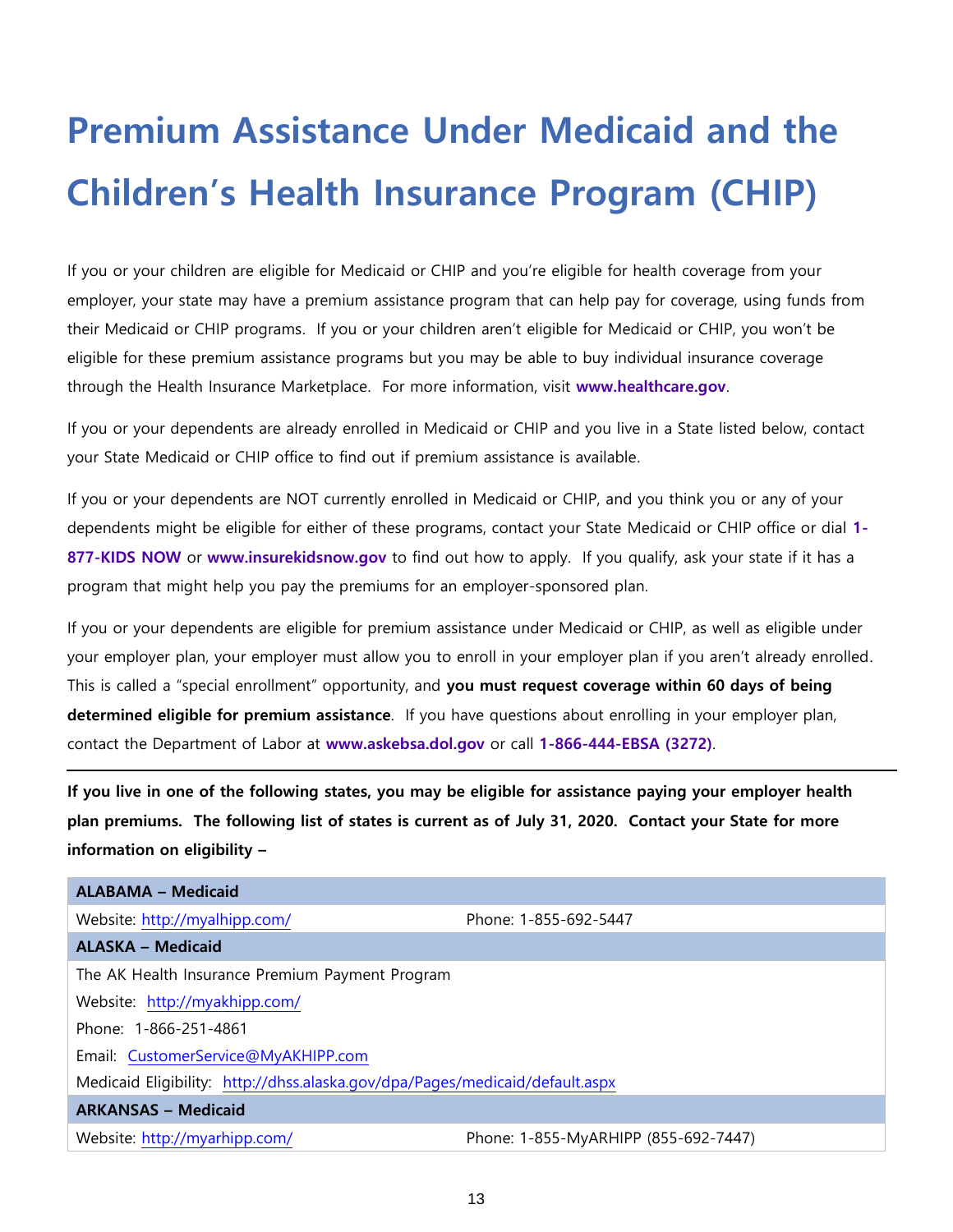| <b>CALIFORNIA - Medicaid</b>                                                                   |  |  |
|------------------------------------------------------------------------------------------------|--|--|
| Website: https://www.dhcs.ca.gov/services/Pages/TPLRD_CAU_cont.aspx<br>Phone: 1-800-541-5555   |  |  |
| COLORADO - Health First Colorado (Colorado's Medicaid Program) & Child Health Plan Plus (CHP+) |  |  |
| Health First Colorado Website: https://www.healthfirstcolorado.com/                            |  |  |
| Health First Colorado Member Contact Center: 1-800-221-3943/ State Relay 711                   |  |  |
| CHP+: https://www.colorado.gov/pacific/hcpf/child-health-plan-plus                             |  |  |
| CHP+ Customer Service: 1-800-359-1991/ State Relay 711                                         |  |  |
| <b>FLORIDA - Medicaid</b>                                                                      |  |  |
| Website: http://flmedicaidtplrecovery.com/hipp/<br>Phone: 1-877-357-3268                       |  |  |
| <b>GEORGIA - Medicaid</b>                                                                      |  |  |
| Website: Medicaid https://medicaid.georgia.gov/health-insurance-premium-payment-program-hipp   |  |  |
| Phone: 678-564-1162 ext. 2131                                                                  |  |  |
| <b>INDIANA - Medicaid</b>                                                                      |  |  |
| Healthy Indiana Plan for low-income adults 19-64                                               |  |  |
| Phone: 1-877-438-4479<br>Website: http://www.in.gov/fssa/hip/                                  |  |  |
| All other Medicaid                                                                             |  |  |
| Website: https://www.in.gov/medicaid/<br>Phone 1-800-457-4584                                  |  |  |
| <b>IOWA - Medicaid and CHIP (Hawki)</b>                                                        |  |  |
| Medicaid Website: https://dhs.iowa.gov/ime/members Medicaid Phone: 1-800-338-8366              |  |  |
| Hawki Website: http://dhs.iowa.gov/hawki<br>Phone: 1-800-257-8563                              |  |  |
| <b>KANSAS - Medicaid</b>                                                                       |  |  |
| Website: http://www.kdheks.gov/hcf/default.htm<br>Phone: 1-800-792-4884                        |  |  |
| <b>KENTUCKY - Medicaid</b>                                                                     |  |  |
| Kentucky Integrated Health Insurance Premium Payment Program (KI-HIPP) Website:                |  |  |
| https://chfs.ky.gov/agencies/dms/member/Pages/kihipp.aspx<br>Phone: 1-855-459-6328             |  |  |
| Email: KIHIPP.PROGRAM@ky.gov                                                                   |  |  |
| KCHIP Website: https://kidshealth.ky.gov/Pages/index.aspx<br>Phone: 1-877-524-4718             |  |  |
| Kentucky Medicaid Website: https://chfs.ky.gov/                                                |  |  |
| <b>LOUISIANA - Medicaid</b>                                                                    |  |  |
| Website: www.medicaid.la.gov or www.ldh.la.gov/lahipp                                          |  |  |
| Phone: 1-888-342-6027 (Medicaid hotline) or 1-855-618-5488 (LaHIPP)                            |  |  |
| <b>MAINE - Medicaid</b>                                                                        |  |  |
| Enrollment Website: https://www.maine.gov/dhhs/ofi/applications-forms                          |  |  |
| Phone: 1-800-442-6003<br>TTY: Maine relay 711                                                  |  |  |
| Private Health Insurance Premium Webpage: https://www.maine.gov/dhhs/ofi/applications-forms    |  |  |
| Phone: 1-800-977-6740<br>TTY: Maine relay 711                                                  |  |  |
| <b>MASSACHUSETTS - Medicaid and CHIP</b>                                                       |  |  |
| Website: http://www.mass.gov/eohhs/gov/departments/masshealth/                                 |  |  |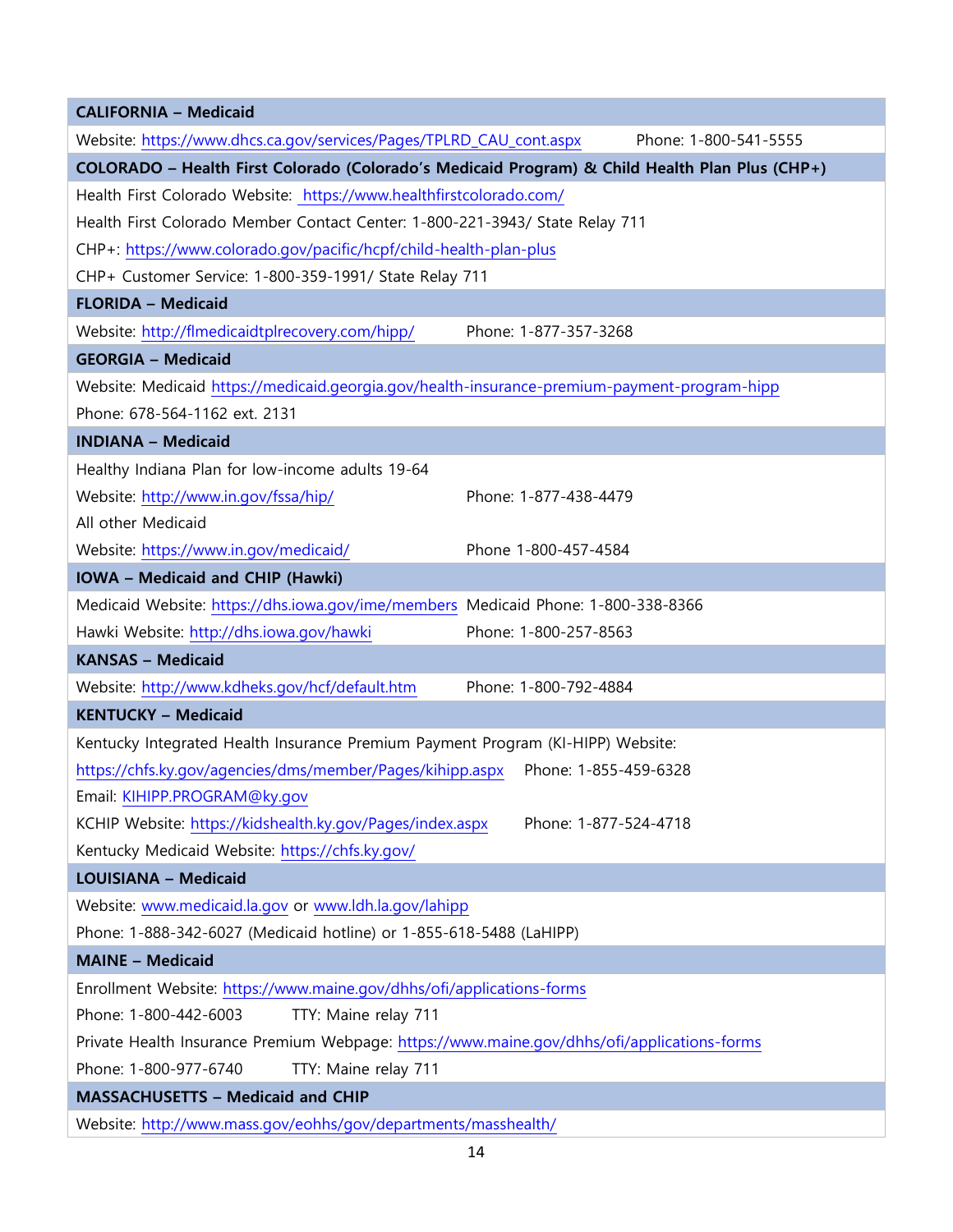| Phone: 1-800-862-4840                                                                      |                                |  |  |
|--------------------------------------------------------------------------------------------|--------------------------------|--|--|
| <b>MINNESOTA - Medicaid</b>                                                                |                                |  |  |
| Website: https://mn.gov/dhs/people-we-serve/children-and-families/health-care/health-care- |                                |  |  |
| programs/programs-and-services/other-insurance.jsp                                         |                                |  |  |
| Phone: 1-800-657-3739                                                                      |                                |  |  |
| <b>MISSOURI - Medicaid</b>                                                                 |                                |  |  |
| Website: http://www.dss.mo.gov/mhd/participants/pages/hipp.htm                             |                                |  |  |
| Phone: 573-751-2005                                                                        |                                |  |  |
| <b>MONTANA - Medicaid</b>                                                                  |                                |  |  |
| Website: http://dphhs.mt.gov/MontanaHealthcarePrograms/HIPP                                |                                |  |  |
| Phone: 1-800-694-3084                                                                      |                                |  |  |
| <b>NEBRASKA - Medicaid</b>                                                                 |                                |  |  |
| Website: http://www.ACCESSNebraska.ne.gov                                                  | Phone: 1-855-632-7633          |  |  |
| Lincoln: 402-473-7000                                                                      | Omaha: 402-595-1178            |  |  |
| <b>NEVADA - Medicaid</b>                                                                   |                                |  |  |
| Medicaid Website: http://dhcfp.nv.gov                                                      | Medicaid Phone: 1-800-992-0900 |  |  |
| <b>NEW HAMPSHIRE - Medicaid</b>                                                            |                                |  |  |
| Website: https://www.dhhs.nh.gov/oii/hipp.htm                                              | Phone: 603-271-5218            |  |  |
| Toll free number for the HIPP program: 1-800-852-3345, ext 5218                            |                                |  |  |
| <b>NEW JERSEY - Medicaid and CHIP</b>                                                      |                                |  |  |
| Medicaid Website: http://www.state.nj.us/humanservices/dmahs/clients/medicaid/             |                                |  |  |
| Medicaid Phone: 609-631-2392                                                               |                                |  |  |
| CHIP Website: http://www.njfamilycare.org/index.html                                       |                                |  |  |
| CHIP Phone: 1-800-701-0710                                                                 |                                |  |  |
| <b>NEW YORK - Medicaid</b>                                                                 |                                |  |  |
| Website: https://www.health.ny.gov/health_care/medicaid/                                   |                                |  |  |
| Phone: 1-800-541-2831                                                                      |                                |  |  |
| <b>NORTH CAROLINA - Medicaid</b>                                                           |                                |  |  |
| Website: https://dma.ncdhhs.gov/                                                           | Phone: 919-855-4100            |  |  |
| <b>NORTH DAKOTA - Medicaid</b>                                                             |                                |  |  |
| Website: http://www.nd.gov/dhs/services/medicalserv/medicaid/                              |                                |  |  |
| Phone: 1-844-854-4825                                                                      |                                |  |  |
| <b>OKLAHOMA - Medicaid and CHIP</b>                                                        |                                |  |  |
| Website: http://www.insureoklahoma.org                                                     | Phone: 1-888-365-3742          |  |  |
| <b>OREGON - Medicaid and CHIP</b>                                                          |                                |  |  |
| Website: http://healthcare.oregon.gov/Pages/index.aspx                                     |                                |  |  |
| http://www.oregonhealthcare.gov/index-es.html                                              |                                |  |  |
| Phone: 1-800-699-9075                                                                      |                                |  |  |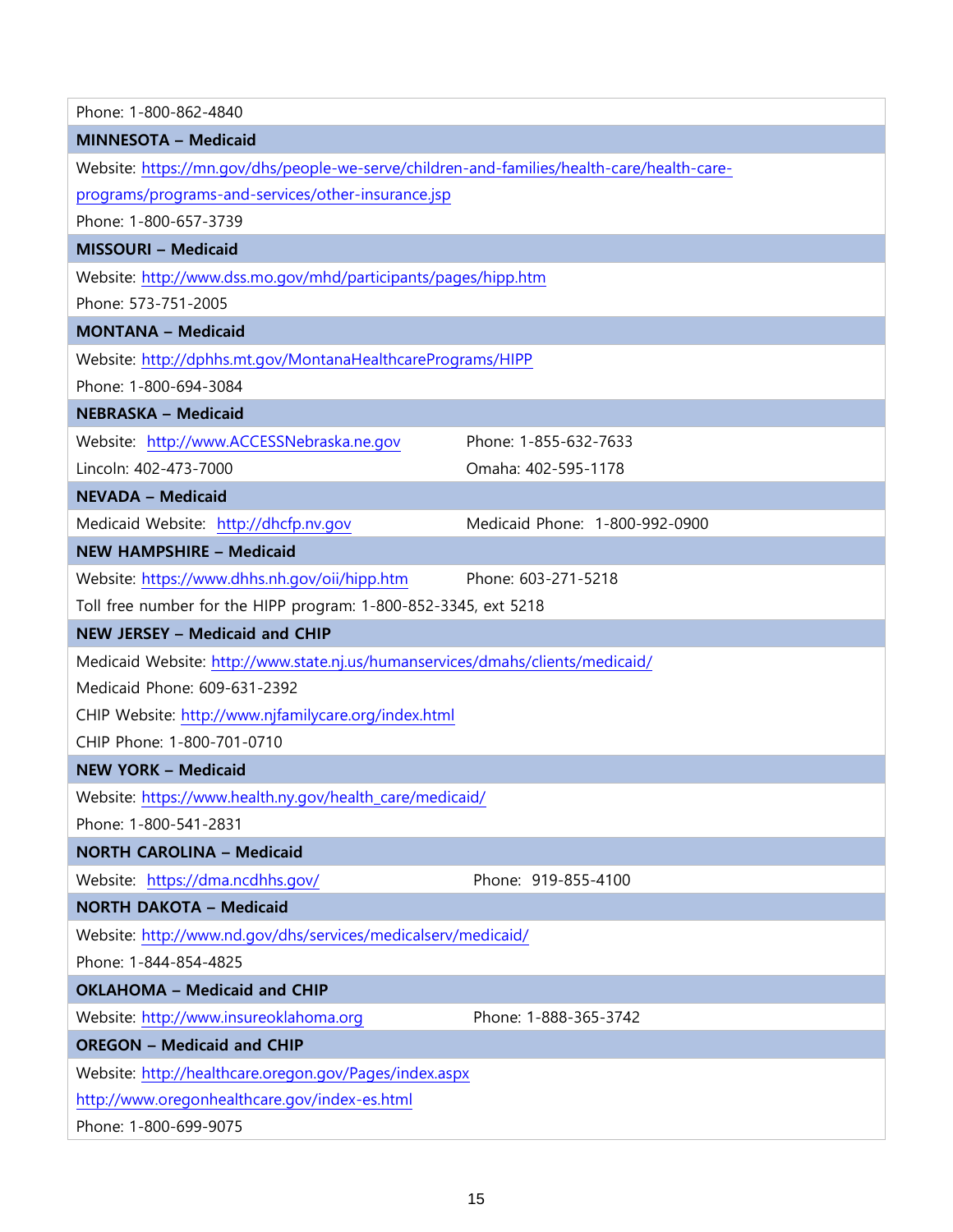| <b>PENNSYLVANIA - Medicaid</b>                                                      |                                                                                                                            |
|-------------------------------------------------------------------------------------|----------------------------------------------------------------------------------------------------------------------------|
| Website: https://www.dhs.pa.gov/providers/Providers/Pages/Medical/HIPP-Program.aspx |                                                                                                                            |
| Phone: 1-800-692-7462                                                               |                                                                                                                            |
| <b>RHODE ISLAND - Medicaid and CHIP</b>                                             |                                                                                                                            |
| Website: http://www.eohhs.ri.gov/                                                   |                                                                                                                            |
| Phone: 1-855-697-4347 or 401-462-0311 (Direct Share Line)                           |                                                                                                                            |
| <b>SOUTH CAROLINA - Medicaid</b>                                                    |                                                                                                                            |
| Website: https://www.scdhhs.gov                                                     | Phone: 1-888-549-0820                                                                                                      |
| <b>SOUTH DAKOTA - Medicaid</b>                                                      |                                                                                                                            |
| Website: http://dss.sd.gov                                                          | Phone: 1-888-828-0059                                                                                                      |
| <b>TEXAS - Medicaid</b>                                                             |                                                                                                                            |
| Website: http://gethipptexas.com/                                                   | Phone: 1-800-440-0493                                                                                                      |
| <b>UTAH - Medicaid and CHIP</b>                                                     |                                                                                                                            |
| Medicaid Website: https://medicaid.utah.gov/                                        |                                                                                                                            |
| CHIP Website: http://health.utah.gov/chip                                           |                                                                                                                            |
| Phone: 1-877-543-7669                                                               |                                                                                                                            |
| <b>VERMONT- Medicaid</b>                                                            |                                                                                                                            |
| Website: http://www.greenmountaincare.org/                                          | Phone: 1-800-250-8427                                                                                                      |
| <b>VIRGINIA - Medicaid and CHIP</b>                                                 |                                                                                                                            |
| Medicaid Website: https://www.coverva.org/hipp/                                     | Phone: 1-800-432-5924                                                                                                      |
| CHIP Phone: 1-855-242-8282                                                          |                                                                                                                            |
| <b>WEST VIRGINIA - Medicaid</b>                                                     |                                                                                                                            |
| Website: http://mywvhipp.com/                                                       | Toll-free phone: 1-855-MyWVHIPP (1-855-699-8447)                                                                           |
| <b>WASHINGTON - Medicaid</b>                                                        |                                                                                                                            |
| Website: https://www.hca.wa.gov/                                                    |                                                                                                                            |
| Phone: 1-800-562-3022                                                               |                                                                                                                            |
| <b>WISCONSIN - Medicaid and CHIP</b>                                                |                                                                                                                            |
| Website: https://www.dhs.wisconsin.gov/badgercareplus/p-10095.htm                   |                                                                                                                            |
| Phone: 1-800-362-3002                                                               |                                                                                                                            |
| <b>WYOMING - Medicaid</b>                                                           |                                                                                                                            |
| Website: https://health.wyo.gov/healthcarefin/medicaid/programs-and-eligibility     |                                                                                                                            |
| Phone: 1-800-251-1269                                                               |                                                                                                                            |
|                                                                                     | To see if any other states have added a premium assistance program since July 31, 2020, or for more information on special |
| enrollment rights, contact either:                                                  |                                                                                                                            |
| U.S. Department of Labor                                                            | U.S. Department of Health and Human Services                                                                               |
| Employee Benefits Security Administration                                           |                                                                                                                            |
|                                                                                     | Centers for Medicare & Medicaid Services                                                                                   |
| www.dol.gov/agencies/ebsa                                                           | www.cms.hhs.gov                                                                                                            |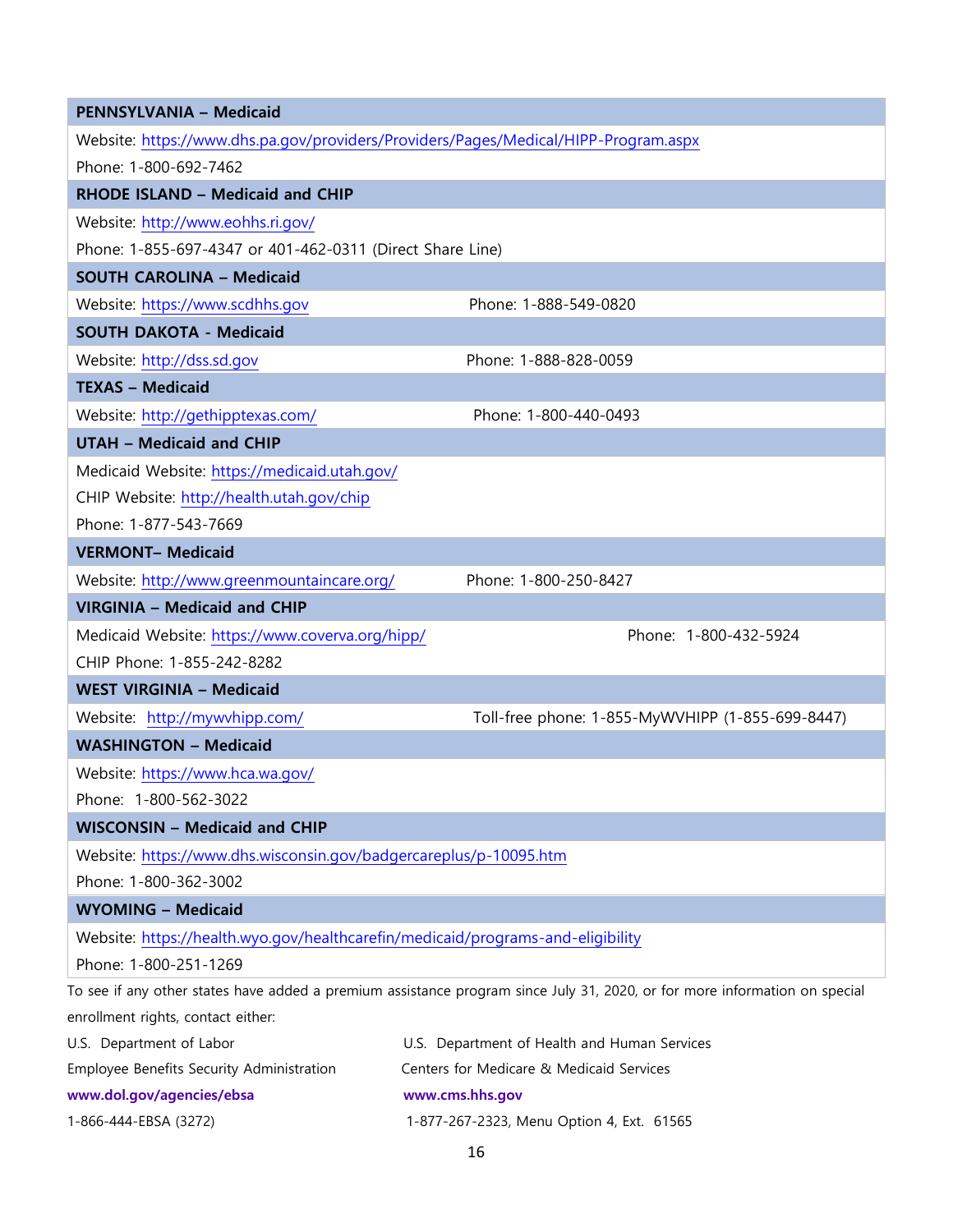## <span id="page-16-0"></span>**Paperwork Reduction Act Statement**

According to the Paperwork Reduction Act of 1995 (Pub. L. 104-13) (PRA), no persons are required to respond to a collection of information unless such collection displays a valid Office of Management and Budget (OMB) control number. The Department notes that a Federal agency cannot conduct or sponsor a collection of information unless it displays a currently valid OMB control number. See 44 U.S.C. 3507. Also, notwithstanding any other provisions of law, no person shall be subject to penalty for failing to comply with a collection of information if the collection of information does not display a currently valid OMB control number. See 44 U.S.C. 3512.

The public reporting burden for this collection of information is estimated to average approximately seven minutes per respondent. Interested parties are encouraged to send comments regarding the burden estimate or any other aspect of this collection of information, including suggestions for reducing this burden, to the U.S. Department of Labor, Employee Benefits Security Administration, Office of Policy and Research, Attention: PRA Clearance Officer, 200 Constitution Avenue, N.W., Room N-5718, Washington, DC 20210 or email [ebsa.opr@dol.gov](mailto:ebsa.opr@dol.gov) and reference the OMB Control Number 1210-0137.

OMB Control Number 1210-0137 (expires 1/31/2023)

### <span id="page-16-1"></span>**ACA Disclaimer**

This offer of coverage may disqualify you from receiving government subsidies for an Exchange plan even if you choose not to enroll. To be subsidy eligible you would have to establish that this offer is unaffordable for you, meaning that the required contribution for employee only coverage under our base plan exceeds 9.83% of your modified adjusted household income.